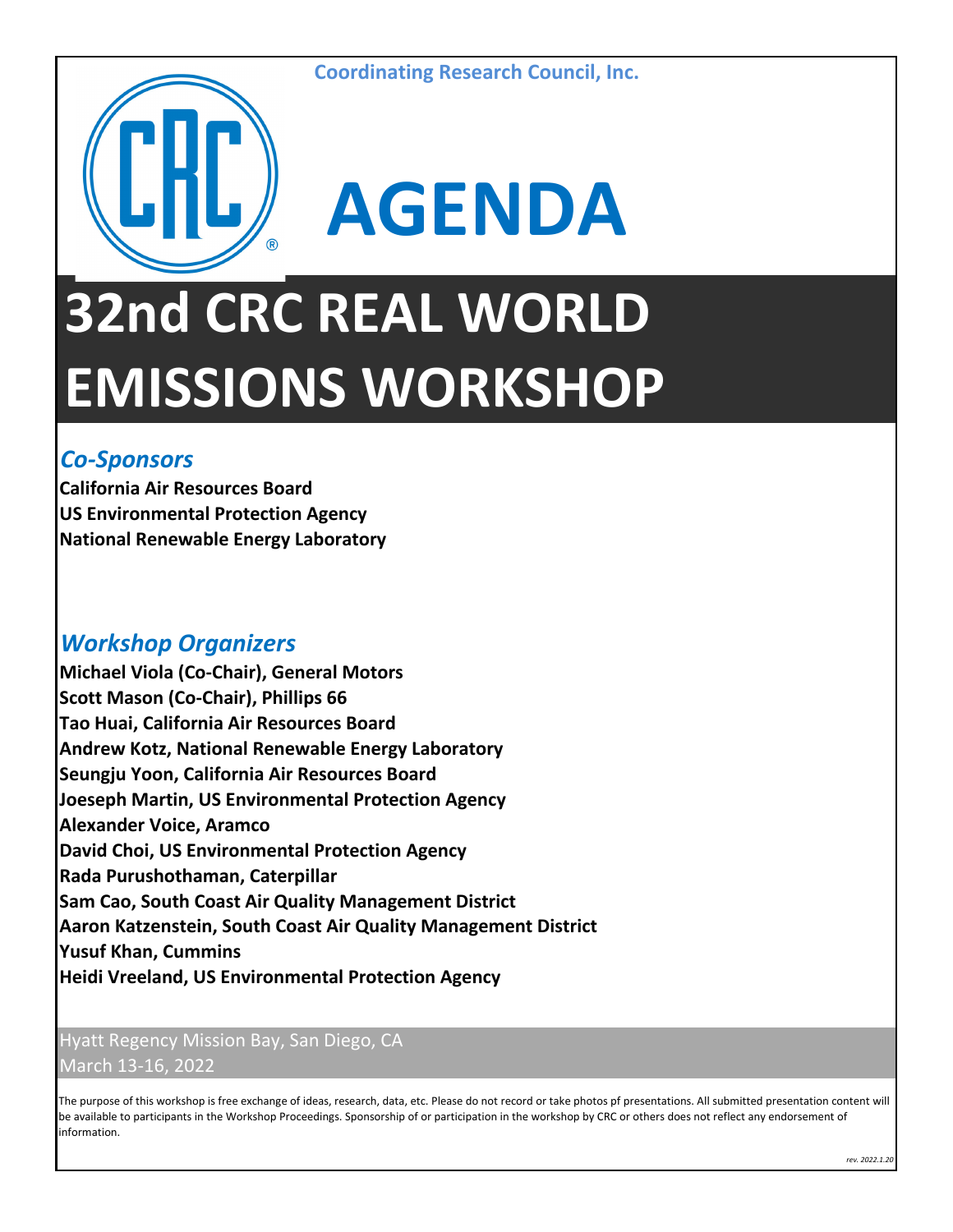|                  |           | <b>Sunday, March 13, 2022</b>                                                                                                                                 |                        |                                    |
|------------------|-----------|---------------------------------------------------------------------------------------------------------------------------------------------------------------|------------------------|------------------------------------|
| 4:30-6:00 PM     |           | Registration in the Bayview Foyer and Poster Setup in the Regatta Pavilion                                                                                    |                        |                                    |
| 6:00-7:00 PM     |           | Welcome Reception in Banyan Court and Lawn                                                                                                                    |                        |                                    |
| <b>DAY ONE</b>   |           | <b>Monday, March 14, 2022</b>                                                                                                                                 |                        |                                    |
|                  |           | All sessions take place in Bayview Ballroom, unless otherwise noted                                                                                           |                        |                                    |
| $7:00$ AM        | 8:00 AM   | <b>Registration in Bayview Foyer and Continental Breakfast in Regatta Pavilion</b>                                                                            |                        |                                    |
| 15 8:00 AM       | 8:15 AM   | Welcome from the Chairs: Mike Viola, General Motors, & Scott Mason, Phillips 66                                                                               |                        |                                    |
| 8:15 AM          | 9:00 AM   | <b>Keynote Address:</b>                                                                                                                                       |                        |                                    |
|                  |           | <b>Tim Seidel, Phillips 66</b>                                                                                                                                |                        |                                    |
| 45               |           |                                                                                                                                                               |                        |                                    |
| <b>SESSION 1</b> |           |                                                                                                                                                               |                        |                                    |
| 9:00 AM          | 9:05 AM   | <b>In-Use Emissions for Light- and Heavy-Duty Vehicles</b><br>Introduction by Session Leader: Tao Huai, California Air Resources Board, and Andrew Kotz, NREL |                        |                                    |
|                  |           | Wintertime Measurements of Heavy-duty Vehicle Emissions at a Utah Port of                                                                                     |                        |                                    |
| 9:05 AM<br>15    | 9:20 AM   | Entry                                                                                                                                                         | <b>Molly Haugen</b>    | University of Cambridge            |
| $9:20$ AM        | 9:35 AM   | IN-USE EMISSIONS TESTING AND FUEL USAGE PROFILE OF ON-ROAD HEAVY-                                                                                             | Hanwei Zhu             | University of California,          |
| 15               |           | DUTY VEHICLES - 200 VEHICLE STUDY CHASSIS                                                                                                                     |                        | Riverside                          |
| $9:35$ AM        | 9:50 AM   | Analysis and Summary of Manufacturers In-Use Testing Data Collected from<br>Heavy-Duty Diesel Engines for 2012-2019 Test Orders Using PEMS Systems            | Allen Duncan           | US EPA                             |
| 15               |           | Comparison of NO <sub>x</sub> and Greenhouse Gas Emissions between Diesel and Natural                                                                         | Arvind                 |                                    |
| 9:50 AM<br>15    | 10:05 AM  | Gas Heavy-Duty Vehicles During Real-World Operation                                                                                                           | Thiruvengadam          | <b>West Virginia University</b>    |
| $_{35}$ 10:05 AM | 10:40 AM  | <b>Poster Session Break and Demonstrations in Regatta Pavilion</b>                                                                                            |                        |                                    |
|                  |           | Development, application, and demonstration of a sensor-based onboard                                                                                         |                        | University of California,          |
| 10:40 AM         | 10:55 AM  | sensing, analysis, and reporting (OSAR) for emission and Activity data collection                                                                             | Kent Johnson           | Riverside                          |
| 15               |           |                                                                                                                                                               |                        | <b>National Renewable</b>          |
| 10:55 AM<br>15   | 11:10 AM  | Port Drayage Electrification for Coastal and Inland Ports                                                                                                     | <b>Andrew Kotz</b>     | <b>Energy Laboratory</b>           |
| $11:10$ AM       |           | Estimating Limits of Quantitation in Remote Sensing of Automobile Emissions                                                                                   | James Warila           | US EPA                             |
|                  | 11:25 AM  |                                                                                                                                                               |                        |                                    |
| 15               |           | Impact of Regenerative Braking, Heating, and Air Conditioning on Energy                                                                                       |                        | <b>California Air Resources</b>    |
| 11:25 AM<br>15   | 11:40 AM  | Consumption of Light-Duty Plug-in Electric Vehicles                                                                                                           | <b>Chris Ruehl</b>     | <b>Board</b>                       |
| 11:40 AM         | 1:10 PM   | Lunch Break in Banyan Court and Lawn                                                                                                                          |                        |                                    |
| 90<br>5 1:10 PM  | $1:15$ PM |                                                                                                                                                               |                        |                                    |
|                  |           | <b>5 Minute Lightning Round Talks</b><br>Introduction by Scott Mason, Phillips 66                                                                             |                        |                                    |
|                  |           | Ozone Trends in the South Coast Air Basin Through 2021 and Their Implications                                                                                 |                        |                                    |
| :15 PM<br>6      | 1:21 PM   | on Ozone Mitigation Control Strategies                                                                                                                        | <b>Ralph Morris</b>    | Ramboll                            |
| $6^{1:21}$ PM    | $1:27$ PM | SECONDARY ORGANIC AEROSOL FORMATION FROM UNBURNED FUEL VAPORS                                                                                                 | <del>Shaokai Gao</del> | Phillips 66                        |
| $1:27$ PM        | 1:33 PM   | Technical approach towards the development of recommendations for the Euro-<br>7 emission standards                                                           | Zissis Samaras         | <b>Aristotle University</b>        |
| :33 PM           | $1:39$ PM | REAL-WORLD DRIVING EMISSION ANALYSIS OF EURO 4 MOTORCYCLES                                                                                                    | <b>Ernst Pucher</b>    | Vienna University of<br>Technology |
| $1:39$ PM        | 1:45 PM   | Absorber Windows for Very Low Soot Mass Concentration using a Photoacoustic                                                                                   | Imad Khalek            | Southwest Research                 |
|                  |           | Instrument                                                                                                                                                    |                        | Institute                          |
| 1:45 PM<br>#     | 1:55 PM   | Real-world speciated volatile organic compoounds: comparison of old and new<br>gasoline cars                                                                  | Nick Molden            | <b>Emissions Analytics</b>         |

 $\overline{\phantom{a}}$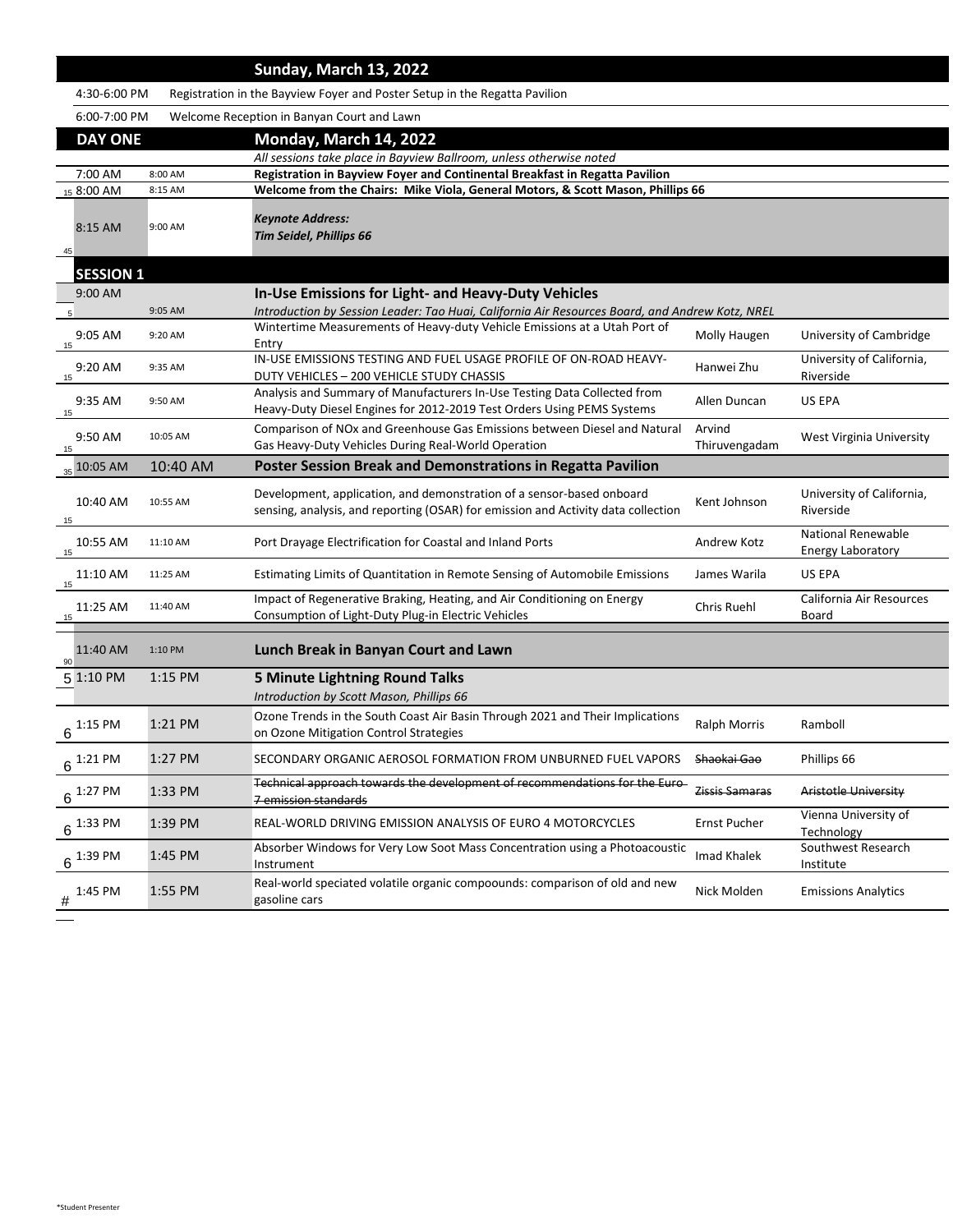| <b>DAY ONE</b>    |         | <b>Monday, March 16, 2020</b>                                                                                                                                                |                        |                                                 |
|-------------------|---------|------------------------------------------------------------------------------------------------------------------------------------------------------------------------------|------------------------|-------------------------------------------------|
| <b>SESSION 2</b>  |         |                                                                                                                                                                              |                        |                                                 |
| 1:55 PM           |         | <b>Emissions Control Measures: I/M, OBD, Technologies and</b><br><b>Strategies</b>                                                                                           |                        |                                                 |
| $5\overline{5}$   | 2:00 PM | Introduction by Seungju Yoon, CARB                                                                                                                                           |                        |                                                 |
| $2:00$ PM<br>15   | 2:15 PM | THE STORY OF THE (NEAR) ELIMINATION OF GASOLINE VEHICLE EMISSIONS -<br><b>CRC PROJECT E-130</b>                                                                              | Kent Hoekman           | Desert Research Institute                       |
| $2:15$ PM<br>- 15 | 2:30 PM | California's Heavy-Duty I/M Pilot Study – Evaluation of Best Practices for a Full-<br><b>Scale Program</b>                                                                   | <b>Michael Sabisch</b> | <b>Eastern Research Group</b>                   |
| 2:30 PM           | 2:45 PM | <b>IDENTIFYING HIGH EMITTING HEAVY DUTYDIESELVEHICLESUSING PORTABLE</b><br><b>EMISSION ACQUISITION SYSTEMS (PEAQS)TO SUPPORT ROADSIDE</b><br><b>ENFORCEMENTIN CALIFORNIA</b> | <b>Isaac Lino</b>      | <b>California Air Resources</b><br><b>Board</b> |
| $2:45$ PM<br>15   | 3:00 PM | DEMONSTRATION OF SENSOR TECHNOLOGIES FOR ON-ROAD AND OFF-ROAD<br><b>HEAVY-DUTY DIESEL VEHICLES</b>                                                                           | Kent Johnson           | University of California,<br>Riverside          |
| 3:00 PM<br>15     | 3:15 PM | Advanced inspection and maintenance methods to identify high emitters.                                                                                                       | Daisy Thomas           | <b>3DATX Corporation</b>                        |
| $10\,3:15\,$ PM   | 3:25 PM | <b>General Discussion of Session 2</b>                                                                                                                                       |                        |                                                 |
| 3:25 PM<br>20     | 3:45 PM | <b>Poster Session Break and Demonstrations in Regatta Pavilion</b>                                                                                                           |                        |                                                 |
| <b>SESSION 3</b>  |         |                                                                                                                                                                              |                        |                                                 |
| 3:45 PM           |         | <b>Emissions Measurement Methods</b>                                                                                                                                         |                        |                                                 |
|                   | 3:50 PM | Introduction by Joseph Martin, U.S. Environmental Protection Agency                                                                                                          |                        |                                                 |
| 3:50 PM<br>15     | 4:05 PM | Opening the "CAN" - Exploiting the Wealthof Data within a Vehicle's ECM                                                                                                      | Carl Fulper            | US EPA                                          |
| 4:05 PM<br>15     | 4:20 PM | Technical Perspective of the Roadside Exhaust Plume Capture Emissions<br>Measurement System for Heavy-Duty Vehicles                                                          | Okjoo Park             | California Air Resources<br><b>Board</b>        |
| 4:20 PM<br>15     | 4:35 PM | APPORTIONING EMISSIONS TO TRU AND HD TRUCKS FROM ON-ROAD REMOTE<br><b>SENSING</b>                                                                                            | <b>Daniel Phillips</b> | <b>California Air Resources</b><br><b>Board</b> |
| 4:35 PM<br>15     | 4:50 PM | DENVER ON-ROAD RUNNING LOSS TRENDS BY REMOTE SENSING                                                                                                                         | <b>Tim DeFries</b>     | Eastern Research Group                          |
| 4:50 PM<br>15     | 5:05 PM | An Update on Continuing Progress at SwRI Towards 2027 Heavy Duty Low NOX<br><b>Targets</b>                                                                                   | <b>Chris Sharp</b>     | Southwest Research<br>Institute                 |
| $_{10}$ 5:05 PM   | 5:15 PM | <b>General Discussion of Session 3</b>                                                                                                                                       |                        |                                                 |
| $5:15$ PM         | 5:20 PM | Logistics for Dinner Event                                                                                                                                                   | Jan Tucker             | <b>Coordinating Research</b><br>Council, Inc.   |
| $_{15}$ 5:20 PM   | 5:35 PM | <b>END OF DAY</b>                                                                                                                                                            |                        |                                                 |
| 5:45 PM           |         | Meet in Lobby to Leave for Networking Dinner, Last Bus Leaving at 6:00 PM                                                                                                    |                        |                                                 |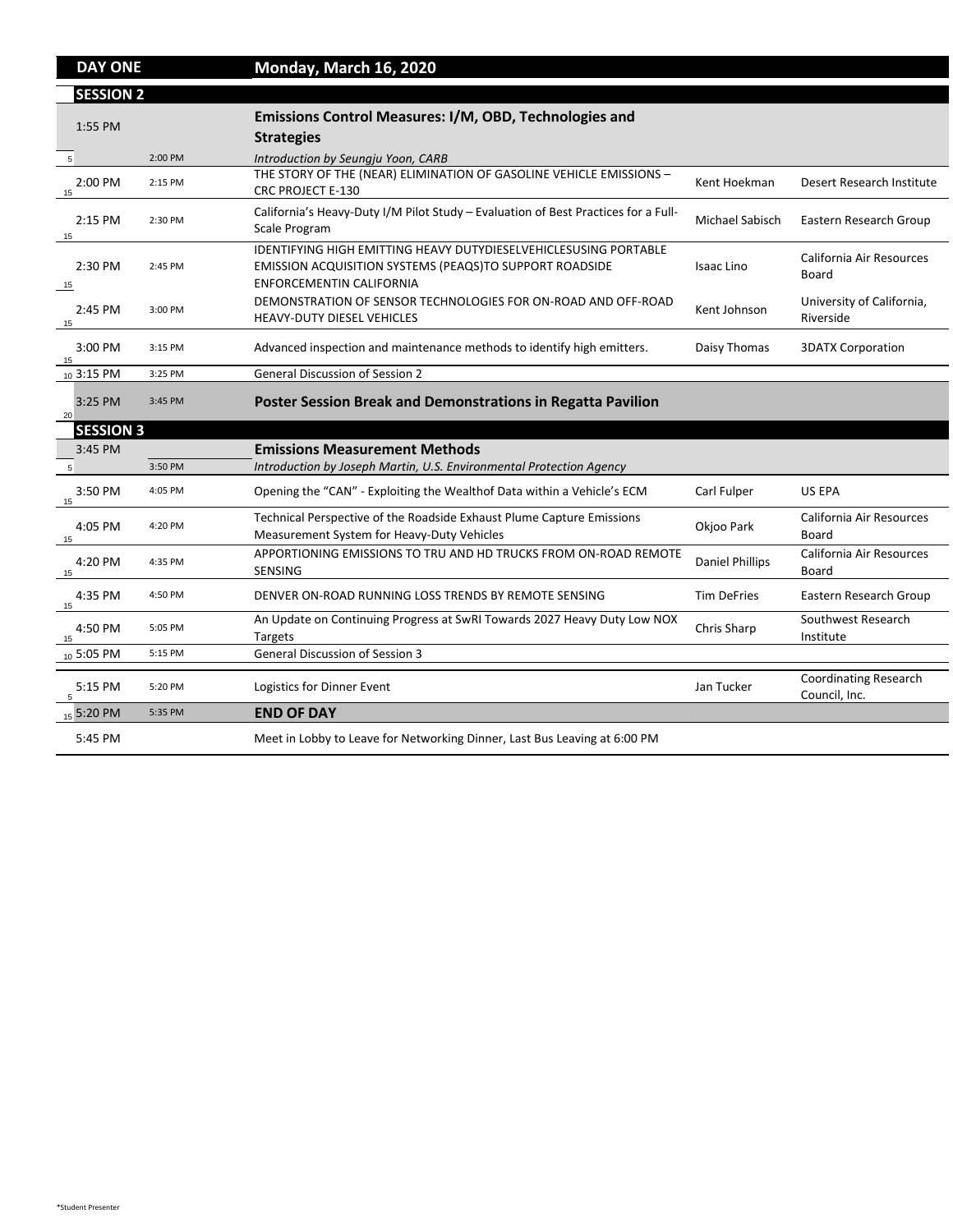| <b>DAY TWO</b>       |           | Tuesday, March 15, 2022                                                                                                                                                                        |                                  |                                              |
|----------------------|-----------|------------------------------------------------------------------------------------------------------------------------------------------------------------------------------------------------|----------------------------------|----------------------------------------------|
| 60 7:00 AM           | 8:00 AM   | <b>Registration in Bayview Foyer and Continental Breakfast in Regatta Pavilion</b>                                                                                                             |                                  |                                              |
| <sub>5</sub> 8:00 AM | 8:05 AM   | <b>Keynote Introduction by Workshop Co-Chair, Mike Viola, General Motors</b>                                                                                                                   |                                  |                                              |
| 8:05 AM<br>40        | 8:45 AM   | <b>Keynote Address: TBD</b><br><b>Invited: Lianne Rudolph, CARB Board Chair</b>                                                                                                                |                                  |                                              |
|                      |           |                                                                                                                                                                                                |                                  |                                              |
| <b>SESSION 4</b>     |           |                                                                                                                                                                                                |                                  |                                              |
| 8:45 AM              |           | <b>Fuel Effects on Exhaust Emissions</b>                                                                                                                                                       |                                  |                                              |
|                      | 8:50 AM   | Introduction by Session Leader: Alexander Voice??, Aramco                                                                                                                                      |                                  |                                              |
| 8:50 AM<br>15        | $9:05$ AM | Aiming at the increase of California's ethanol 'blend wall': gaseous and<br>particulate emissions evaluation from a fleet of GDI and PFI vehicles operated on Tianbo Tang<br>E10 and E15 fuels |                                  | University of California,<br>Riverside       |
| $9:05$ AM<br>15      | $9:20$ AM | Quantifying Ethanol Carbon Intensity in Gasoline Blends                                                                                                                                        | Nigel Clark                      | <b>Transport Energy</b><br><b>Strategies</b> |
| 9:20 AM<br>15        | $9:35$ AM | Sampling of gas-phase intermediate pyrolytic species at various temperatures<br>and residence times during the pyrolysis of methane, ethane, and butane in a<br>high-temperature flow reactor  | Zuhaib Khan                      | University College London                    |
| $9:35$ AM<br>15      | 9:50 AM   | Impact of aromatic content and species optimization on engine compatibility and<br>PM emissions                                                                                                | <b>Bhupendra</b><br>Khandelwal   | University of Alabama                        |
| 9:50 AM<br>15        | 10:05 AM  | Exhaust emissions from a heavy-duty engine running on DME fuel                                                                                                                                 | <b>Gilles Hardy</b><br>Ivan Tate | FPT Motorenforschung AG                      |
| 10:05 AM<br>15       | 10:20 AM  | Fuel effects on engine out and tailpipe emissions of an ultra-low emissions<br>vehicle                                                                                                         | Alexander Voice                  | Aramco                                       |
| $10.10:20$ AM        | 10:30 AM  | <b>General Discussion of Session 4</b>                                                                                                                                                         |                                  |                                              |
| 25 10:30 AM          | 10:55 AM  | <b>Poster Session Break and Demonstrations in Regatta Pavilion</b>                                                                                                                             |                                  |                                              |

| <b>SESSION 5</b>       |                     |                                                                                                                                    |                                |                                                                                  |
|------------------------|---------------------|------------------------------------------------------------------------------------------------------------------------------------|--------------------------------|----------------------------------------------------------------------------------|
| 10:55 AM               |                     | <b>Emissions Modeling</b>                                                                                                          |                                |                                                                                  |
|                        | 11:00 AM            | Introduction by Session Leader: David Choi, U.S. Environmental Protection Agency                                                   |                                |                                                                                  |
| 11:00 AM<br>15         | $11:15$ AM          | ACCURACY OF THE PREDICTIONS OF MODELED EMISSION HOTSPOTS BASED ON<br>REAL-WORLD MEASURED TRAFFIC ACTIVITY AND EMISSIONS.           | Christina<br>Quaassdorff       | Universidad Politécnica de<br>Madrid / North Carolina<br><b>State University</b> |
| $11:15$ AM<br>15       | 11:30 AM            | Predicting Light-Duty Vehicle Emission Using Deep Neural Networks                                                                  | <b>Abdul Motin</b><br>Howlader | <b>California Air Resources</b><br><b>Board</b>                                  |
| 11:30 AM<br>15         | 11:45 AM            | MOVES 3 EXPERIENCES, RESULTS, AND OBSERVATIONS BY THE DFW<br>METROPOLITAN PLANNING ORGANIZATION                                    | <b>Chris Klaus</b>             | <b>North Central Texas</b><br><b>Council of Governments</b>                      |
| $_{10}$ 11:45 AM       | 11:55 AM            | <b>General Discussion of Session 5</b>                                                                                             |                                |                                                                                  |
| 11:55 AM<br>$90 \vert$ | $1:25$ PM           | Lunch Break in Banyan Court and Lawn                                                                                               |                                |                                                                                  |
| 5 1:25 PM              | 1:30 PM             | <b>5 Minute Lightning Round Talks</b>                                                                                              |                                |                                                                                  |
|                        |                     | Introduction by Scott Mason, Phillips 66                                                                                           |                                |                                                                                  |
| 1:30 PM<br>$\mathsf R$ | $1:36$ PM           | Integrated Simulation Platform to Enable Near-Zero Emissions Heavy-Duty<br><b>Vehicles</b>                                         | Andrea Strzelec                | University of Wisconsin-<br>Madison                                              |
| $6^{1:36}$ PM          | $1:42 \, \text{PM}$ | UPDATING AND IMPROVING THE NATIONAL INVENTORY FOR MOBILE SOURCES<br>IN MEXICO USING MOVES-MEXICO                                   | Mauro Alvarado-<br>Castillo    | LT Consulting Group                                                              |
| 1:42 PM<br>6           | 1:48 PM             | Real-world Gaseous and Particulate Emissions Characteristics from Current<br>Technology Heavy-Duty Diesel and Natural Gas Vehicles | Tianyi Ma                      | University of California,<br>Riverside                                           |
| $6^{1:48}$ PM          | $1:54 \, \text{PM}$ | Activity and Performance for Heavy-duty Diesel and Battery Electric Vehicles in<br><b>Real-world Operations</b>                    | Tianyi Ma                      | University of California,<br>Riverside                                           |
| $6^{1:54}$ PM          | 2:00 PM             | Activity of Zero and Near-Zero Emissions Vehicles and Equipment                                                                    | <b>Chas Frederickson</b>       | University of California,<br>Riverside                                           |
| $\#$ 2:00 PM           | $2:10 \text{ PM}$   | PRACTICES OF DIVERSE AEROSOL GENERATORS TO IMPROVE THE<br><b>MEASUREMENT OF PARTICULATE MATTER</b>                                 | Qianfeng Li                    | California Air Resources<br><b>Board</b>                                         |

 $\overline{\phantom{a}}$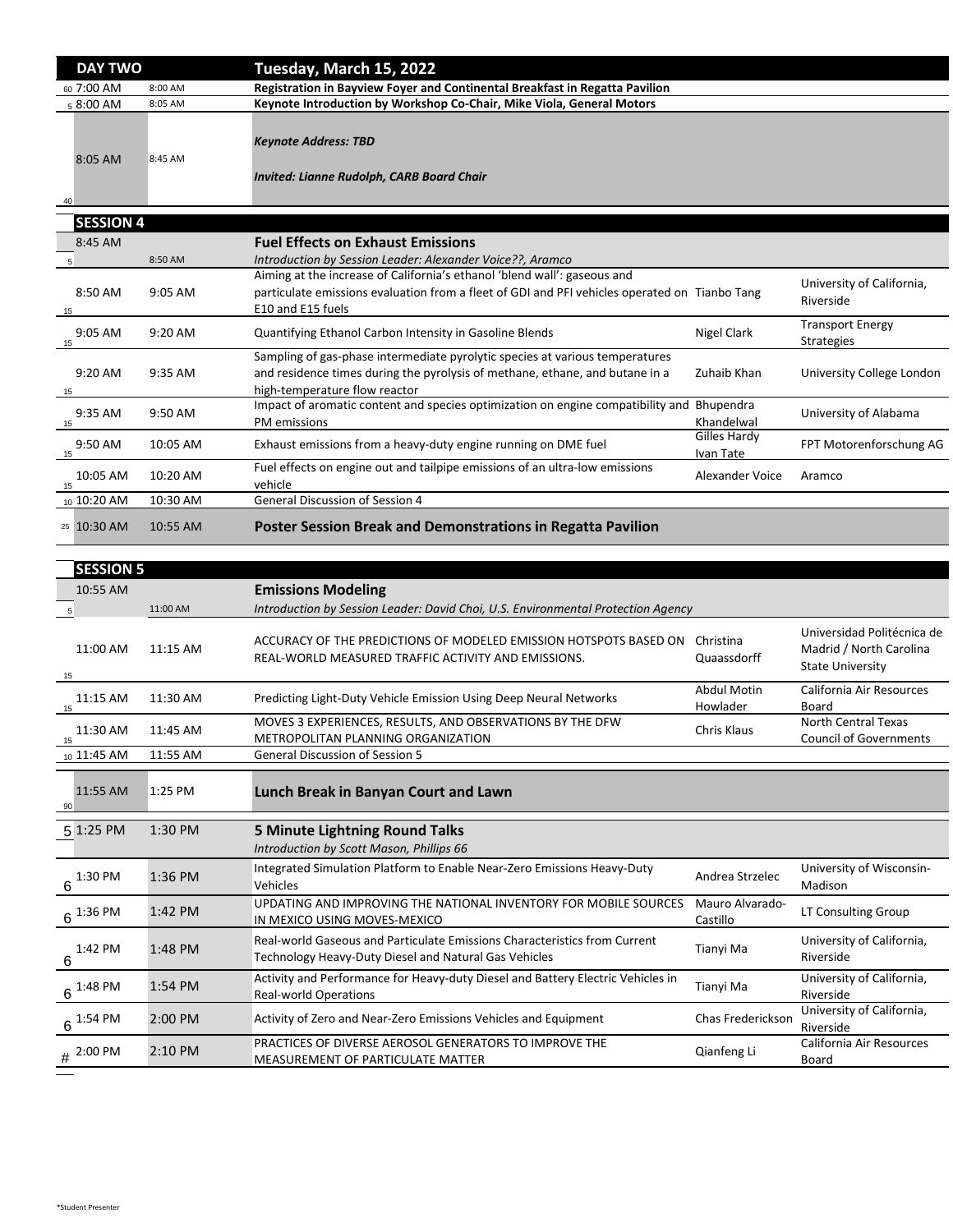| <b>DAY TWO</b>            |           | Tuesday, March 17, 2020                                                                                                                            |                     |                                                 |
|---------------------------|-----------|----------------------------------------------------------------------------------------------------------------------------------------------------|---------------------|-------------------------------------------------|
| <b>SESSION 6</b>          |           |                                                                                                                                                    |                     |                                                 |
| $2:10$ PM                 |           | <b>Off-Road / Non-Road Emissions</b>                                                                                                               |                     |                                                 |
|                           | 2:15 PM   | Introduction by Rada Purushothaman                                                                                                                 |                     |                                                 |
| $2:15$ PM<br>15           | 2:30 PM   | Application of the 3-Bin Moving Average Window Method for Off-Road Diesel<br>Engines                                                               | Yi Tan              | <b>California Air Resources</b><br><b>Board</b> |
| $\# 2:30 \text{ PM}$      | 2:45 PM   | In-use Particle Measurements of Maritime Emissions in Rafina, Greece                                                                               | Molly Haugen        | University of Cambridge                         |
| 2:45 PM<br>15             | 3:00 PM   | CALIFORNIA'S ALL NEW 2021 FORESTRY EQUIPMENT EMISSIONS INVENTORY                                                                                   | Julie Schiffman     | California Air Resources<br><b>Board</b>        |
| $_{10}$ 3:00 PM           | 3:10 PM   | <b>General Discussion of Session 6</b>                                                                                                             |                     |                                                 |
| <sup>25</sup> 3:10 PM     | 3:35 PM   | <b>Poster Session Break and Demonstrations in Regatta Pavilion</b>                                                                                 |                     |                                                 |
| <b>SESSION 7</b>          |           |                                                                                                                                                    |                     |                                                 |
| 3:35 PM                   |           | <b>Improving the Emissions Inventory</b>                                                                                                           |                     |                                                 |
|                           | 3:40 PM   | Introduction by Sam Cao and Aaron Katzenstein, SCAQMD                                                                                              |                     |                                                 |
|                           |           | Causes of 2020 Ozone and Ability of Photochemical Models to Predict Observed                                                                       |                     |                                                 |
| $3:40 \text{ PM}$<br>15   | 3:55 PM   | Ozone Changes in the South Coast Air Basin Due to Emissions Reductions from<br>COVID-19                                                            | <b>Ralph Morris</b> | Ramboll                                         |
| 3:55 PM<br>15             | 4:10 PM   | Low CO2, Ultralow NO <sub>x</sub> Heavy Duty Diesel Engine                                                                                         | <b>Fabien Redon</b> | AchatesPower                                    |
| 4:10 PM<br>15             | 4:25 PM   | Characterizing PM2.5 and NOx Emissions for Off-Road Construction Equipment<br>with DPF and SCR Using an Engine Power Binning Method                | Qi Yao              | <b>California Air Resources</b><br><b>Board</b> |
| 4:25 PM<br>15             | 4:40 PM   | Modeling The Emissions Impact of Heavy-Duty Inspection and Maintenance<br>Program                                                                  | Ali Davari          | <b>California Air Resources</b><br><b>Board</b> |
| $4:40 \, \text{PM}$<br>15 | 4:55 PM   | Investigating real-world emissions from light-duty vehicles across Mexico using<br>remote sensing measurements.                                    | Claudia Toro        | Eastern Research Group                          |
| 4:55 PM<br>15             | 5:10 PM   | Air conditioning refrigerant leakage for model year 2021 heavy-duty vehicles<br>certified for sale in California                                   | Tao Zhan            | California Air Resources<br><b>Board</b>        |
| 5:10 PM<br>15             | 5:25 PM   | Characterization of Trip Starts, Including Initial Idle Time and Acceleration, for 82<br>Real-world Internal Combustion Engine Light-duty Vehicles | <b>Chris Ruehl</b>  | California Air Resources<br><b>Board</b>        |
| $10\,5:25\,$ PM           | 5:35 PM   | <b>General Discussion of Session 7</b>                                                                                                             |                     |                                                 |
| 5:35 PM<br>50             | $6:25$ PM | <b>END OF DAY</b>                                                                                                                                  |                     |                                                 |
|                           |           |                                                                                                                                                    |                     |                                                 |

**Evening Poster and Demonstration Reception in Regatta Pavilion**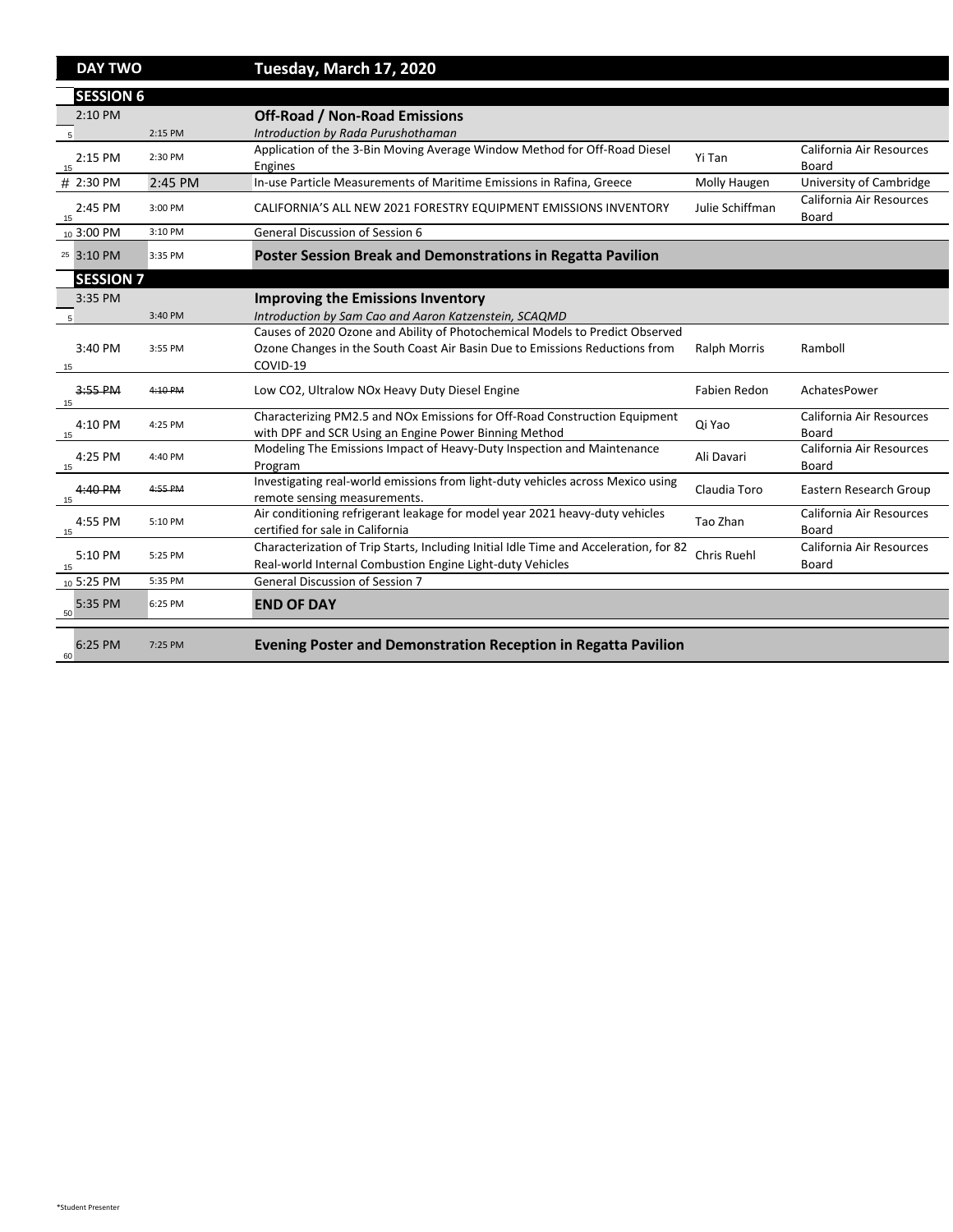|          | 10:05 AM | Introduction by Yusuf Khan, Cummins and Heidi Vreeland, US EPA                    |                   |                                 |
|----------|----------|-----------------------------------------------------------------------------------|-------------------|---------------------------------|
|          |          | Influence of Combustion Strategy and Fuel Ethanol Content on Effective Density,   |                   |                                 |
| 10:05 AM | 10:20 AM | Concentration, and Size of Particles Emitted by a Lean Burn Gasoline Direct       | David Kittelson   | University of Minnesota         |
| 15       |          | <b>Injection Engine</b>                                                           |                   |                                 |
| 10:20 AM | 10:35 AM | Evaluation of Tailpipe Solid Particle Number Measurement Methodologies for        | <b>Yusuf Khan</b> | Cummins Inc.                    |
| 15       |          | Euro VII                                                                          |                   |                                 |
| 10:35 AM | 10:50 AM | Evaluation of Finnish vehicle fleet exhaust solid particle number emissions with  | Erkki Lamminen    | Dekati Ltd.                     |
| 15       |          | respect to upcoming European periodic testing legislation                         |                   |                                 |
| 10:50 AM | 11:05 AM | Evaluation of a New TSI Engine Exhaust Particle Sizer with Two-stage Dilution and | <b>Yusuf Khan</b> | Cummins Inc.                    |
| 15       |          | <b>Catalytic Stripper for Solid Particle Number Measurements</b>                  |                   |                                 |
| 11:05 AM |          | In-Use Vehicle Emissions of Black Carbon (BC) and Brown Carbon (BrC) from         |                   | <b>California Air Resources</b> |
|          | 11:20 AM | roadside field campaigns using a Portable Emissions AcQuisition System (PEAQS)    | Michael Olson     | <b>Board</b>                    |
|          |          |                                                                                   |                   |                                 |

|     | <b>DAY THREE</b> |           | <b>Wednesday, March 16, 2022</b>                                                    |                        |                               |
|-----|------------------|-----------|-------------------------------------------------------------------------------------|------------------------|-------------------------------|
|     | 7:30 AM          | 8:00 AM   | <b>Registration in Bayview Foyer and Continental Breakfast in Regatta Pavilion</b>  |                        |                               |
|     |                  |           |                                                                                     |                        |                               |
|     | <b>SESSION 8</b> |           |                                                                                     |                        |                               |
|     | 8:00 AM          |           | <b>Brake and Tire Wear</b>                                                          |                        |                               |
|     |                  | 8:05 AM   | Introduction by Seungju Yoon, CARB                                                  |                        |                               |
|     |                  |           | NEW RESEARCH ON BRAKE WEAR PARTICULATE MATTER EMISSIONS FROM                        |                        |                               |
| 15  | 8:05 AM          | 8:20 AM   | SEVERAL HEAVY TRUCK VOCATIONS IN CALIFORNIA                                         | John Koupal            | Eastern Research Group        |
|     |                  |           | Investigations on the characteristic of the real driving non-exhaust particulate    |                        | National Institute of         |
| 15  | 8:20 AM          | 8:35 AM   | emissions from a vehicle                                                            | Hwansoo Chong          | <b>Environmental Research</b> |
|     |                  |           | Contribution of non-exhaust vehicle emissions to near-road PM2.5 and PM10: A        |                        | University of Nevada          |
| 15  | 8:35 AM          | 8:50 AM   | chemical mass balance study                                                         | <b>Antony Chen</b>     |                               |
|     |                  |           | Concentration and Chemical Characteristics of PM2.5 and PM10 near California        | <b>Xiaoliang Wang</b>  | Desert Research Institute     |
| -15 | 8:50 AM          | 9:05 AM   | Highways with a Focus on Non-Tailpipe Emissions                                     |                        |                               |
|     | 15 9:05 AM       | $9:20$ AM | Instrumentation and Methods for Quantifying Brake Emissions                         | Andrea Tiwari          | TSI Inc.                      |
|     |                  |           | Investigation of tire road wear particle characteristics using high volume sampler- |                        | National Institute of         |
|     | $9:20$ AM        | 9:20 AM   | near sidewalk                                                                       | <del>Yunsung Lim</del> | <b>Environmental Research</b> |
|     |                  |           |                                                                                     |                        |                               |
|     | $109:20$ AM      | 9:30 AM   | <b>General Discussion of Session 8</b>                                              |                        |                               |
|     | $9:30$ AM        | 10:00 AM  | <b>Poster Session and Demonstrations in Regatta Pavilion</b>                        |                        |                               |
| 30  |                  |           |                                                                                     |                        |                               |
|     | <b>SESSION 9</b> |           |                                                                                     |                        |                               |
|     |                  |           |                                                                                     |                        |                               |
|     | 10:00 AM         |           | <b>Particulate Emissions</b>                                                        |                        |                               |
|     |                  | 10:05 AM  | Introduction by Yusuf Khan, Cummins and Heidi Vreeland, US EPA                      |                        |                               |
|     |                  |           | Influence of Combustion Strategy and Fuel Ethanol Content on Effective Density,     |                        |                               |
|     | 10:05 AM         | 10:20 AM  | Concentration, and Size of Particles Emitted by a Lean Burn Gasoline Direct         | David Kittelson        | University of Minnesota       |
| -15 |                  |           | <b>Injection Engine</b>                                                             |                        |                               |
|     |                  |           | Evaluation of Tailping Solid Particle Number Measurement Methodologies for          |                        |                               |

| 15                          |           | roadside field campaigns using a Portable Emissions AcQuisition System (PEAQS)                                              | .                      | <b>Board</b>  |
|-----------------------------|-----------|-----------------------------------------------------------------------------------------------------------------------------|------------------------|---------------|
| 11:20 AM<br>15              | 11:35 AM  | PAH Emissions from a GPF-Equipped Light Duty Truck during Soot Accumulation<br>and Regeneration                             | <b>Stanislay Bohac</b> | <b>US EPA</b> |
| $_{10}$ 11:35 AM            | 11:45 AM  | <b>General Discussion of Session 9</b>                                                                                      |                        |               |
| 11:45 AM<br>10              | 11:55 AM  | <b>Closing Remarks from Real World Group Chairs</b><br><b>Scott Mason, Phillips 66</b><br><b>Mike Viola, General Motors</b> |                        |               |
| 11:55 AM<br>80 <sup>°</sup> | $1:15$ PM | Lunch in Banyan Court and Lawn                                                                                              |                        |               |
| $1:15$ PM<br>15             |           | <b>END OF WORKSHOP</b>                                                                                                      |                        |               |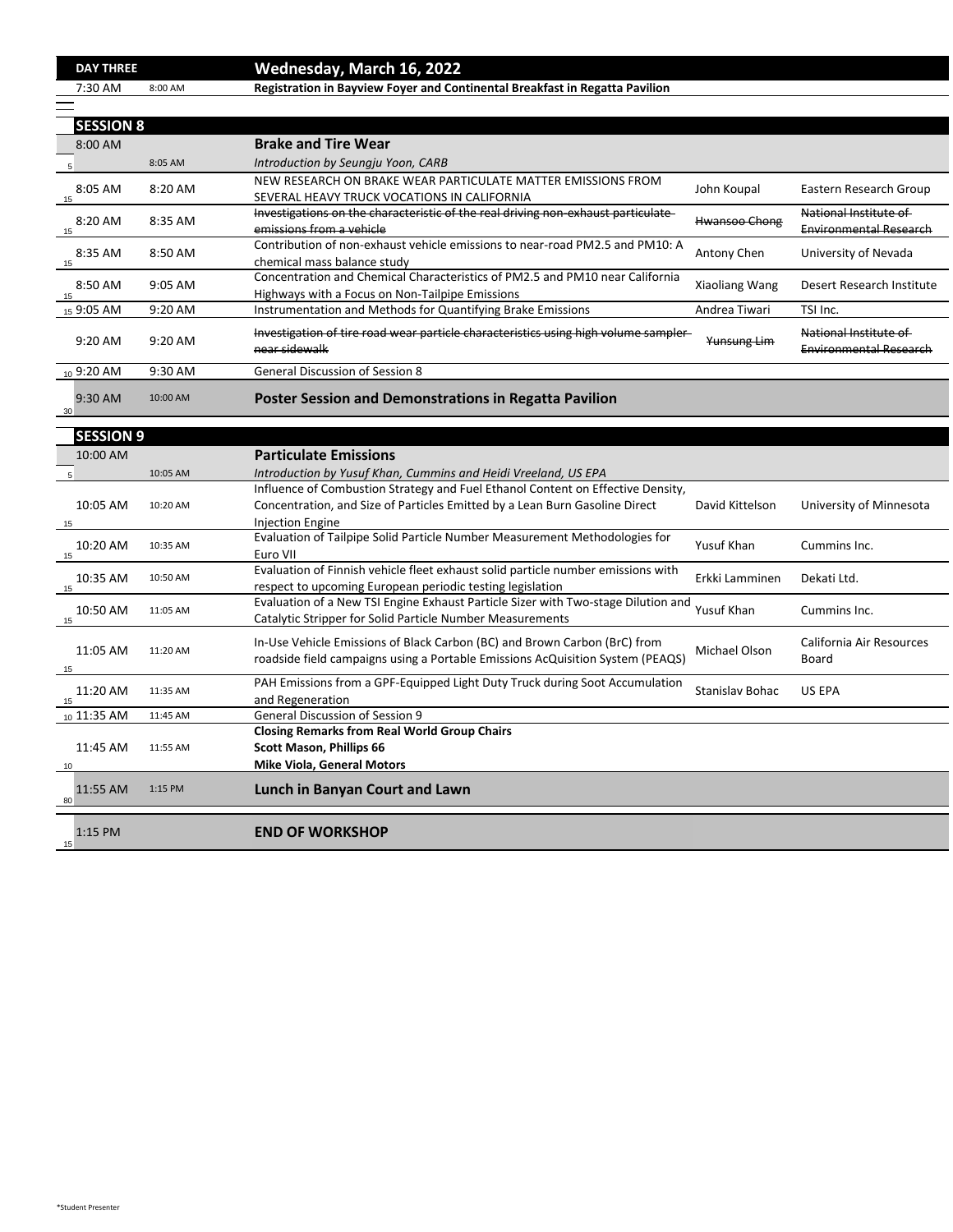| <b>POSTERS</b>                                                                                                        |                             |                        |
|-----------------------------------------------------------------------------------------------------------------------|-----------------------------|------------------------|
| <b>Brake and Tire Wear</b>                                                                                            |                             |                        |
| Chemical fingerprinting tires to understand tire wear emissions                                                       | Nick Molden                 |                        |
| TIO2 Enhanced Roadways to Reduce Vehicular Emissions & Microplastic                                                   | <b>Michael Durante</b>      |                        |
| <b>Debris</b>                                                                                                         |                             |                        |
| <b>Emissions Control Measures</b>                                                                                     |                             |                        |
| Effects of Porosity, Wall Thickness and Length on the Filtration Efficiency of Gasoline<br><b>Particulate Filters</b> | Fadi Araji                  |                        |
| <b>Emissions Measurement Methods</b>                                                                                  |                             |                        |
| On-Road Light-Duty Vehicle Emissions Measurements Using a Plume Capture                                               |                             |                        |
| Method                                                                                                                | Okjoo Park                  |                        |
| <b>Emissions Modeling</b>                                                                                             |                             |                        |
| Intermodal Comparison of Tailpipe Emission Rates between Transit Buses and                                            |                             |                        |
| Private Vehicles for On-Road Passenger Transport                                                                      | Tongchuan Wei               |                        |
| RDE Plus - Rapid Characterisation of Vehicle and Powertrain Performance and                                           |                             |                        |
| <b>Emissions using Digital Twin, Dynamic Design of Experiments and Environmental</b>                                  | <b>Phil Roberts</b>         |                        |
| <b>Emulation Hardware Methodologies</b>                                                                               |                             |                        |
| <b>Fuel Effects on Exhaust Emissions</b>                                                                              |                             |                        |
| ANALYSIS OF VEHICLE EMISSIONS WITH DIFFERENT FUEL FORMULATIONS IN MEXICO                                              | Mauro Alvarado-<br>Castillo |                        |
| <b>Improving the Emissions Inventory</b>                                                                              |                             |                        |
| UPDATING AND IMPROVING THE NATIONAL INVENTORY FOR MOBILE SOURCES IN                                                   | Mauro Alvarado-             |                        |
| <b>MEXICO USING MOVES-MEXICO</b>                                                                                      | Castillo                    |                        |
| Comparison of Phase 1 and Phase 2 GHG Regulations, Emissions and Technology                                           |                             |                        |
| Improvements                                                                                                          | Jade Jiang                  |                        |
| In-Use HD                                                                                                             |                             |                        |
| IN-USE EMISSIONS TESTING AND FUEL USAGE PROFILE OF ON-ROAD HEAVY-DUTY                                                 | Hanwei Zhu                  |                        |
| VEHICLES - 200 VEHICLE STUDY ON ROAD                                                                                  |                             |                        |
| Off-Road/Non-Road                                                                                                     |                             |                        |
| In-use Equipment and Engine Activities of Construction Equipment in California                                        | <b>Chas Frederickson</b>    |                        |
| CARB's Off-road In-Use Compliance Pilot Program                                                                       | Hyun Ji (Julie) Lee         |                        |
| <b>Particulate Emissions and Measurement</b>                                                                          |                             |                        |
| Innovative approaches to measuring and improving cabin air quality using filtration                                   | Ameya Joshi                 |                        |
| Recalibration of the parSYNC© particulate calculation matrix and investigations into                                  |                             |                        |
| PN and PM reported from different emissions measurement systems during chassis                                        | Daisy Thomas                |                        |
| dynamometer testing of a GDI vehicle.                                                                                 |                             |                        |
| Measuring real-world ambient particulate concentrations using mobile monitoring                                       | <b>Angus Craig</b>          |                        |
| within urban communities.                                                                                             |                             |                        |
| PRACTICES OF DIVERSE AEROSOL GENERATORS TO IMPROVE THE MEASUREMENT OF                                                 | Qianfeng Li                 | California Air         |
| PARTICULATE MATTER                                                                                                    |                             | <b>Resources Board</b> |

\*Student Presenter